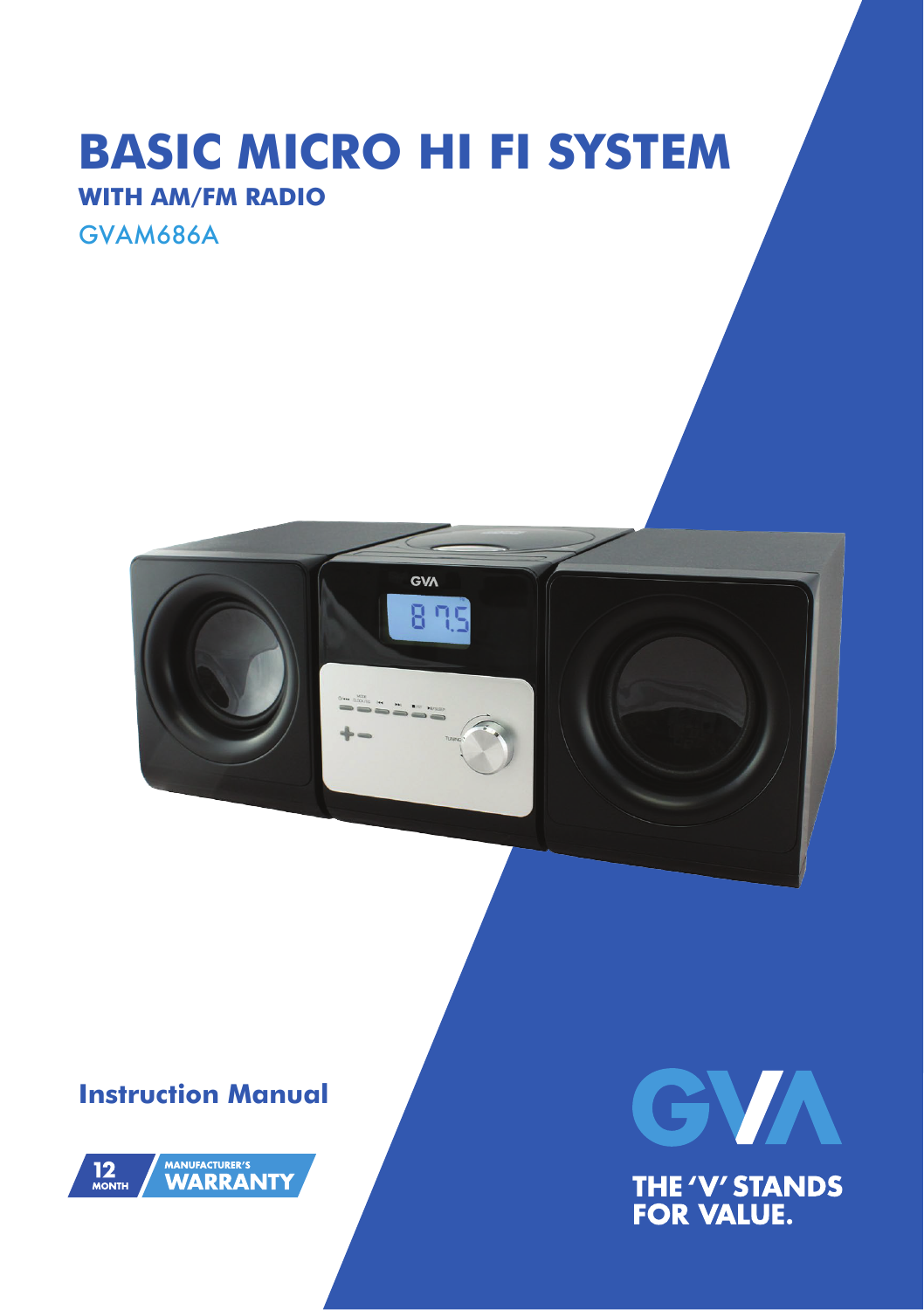## **Contents**

| Guide to the Appliance          |    |
|---------------------------------|----|
| Caring for the Environment      |    |
| Safety Information and Warnings |    |
| <b>Operation Instructions</b>   |    |
| <b>Basic Set Up</b>             | 10 |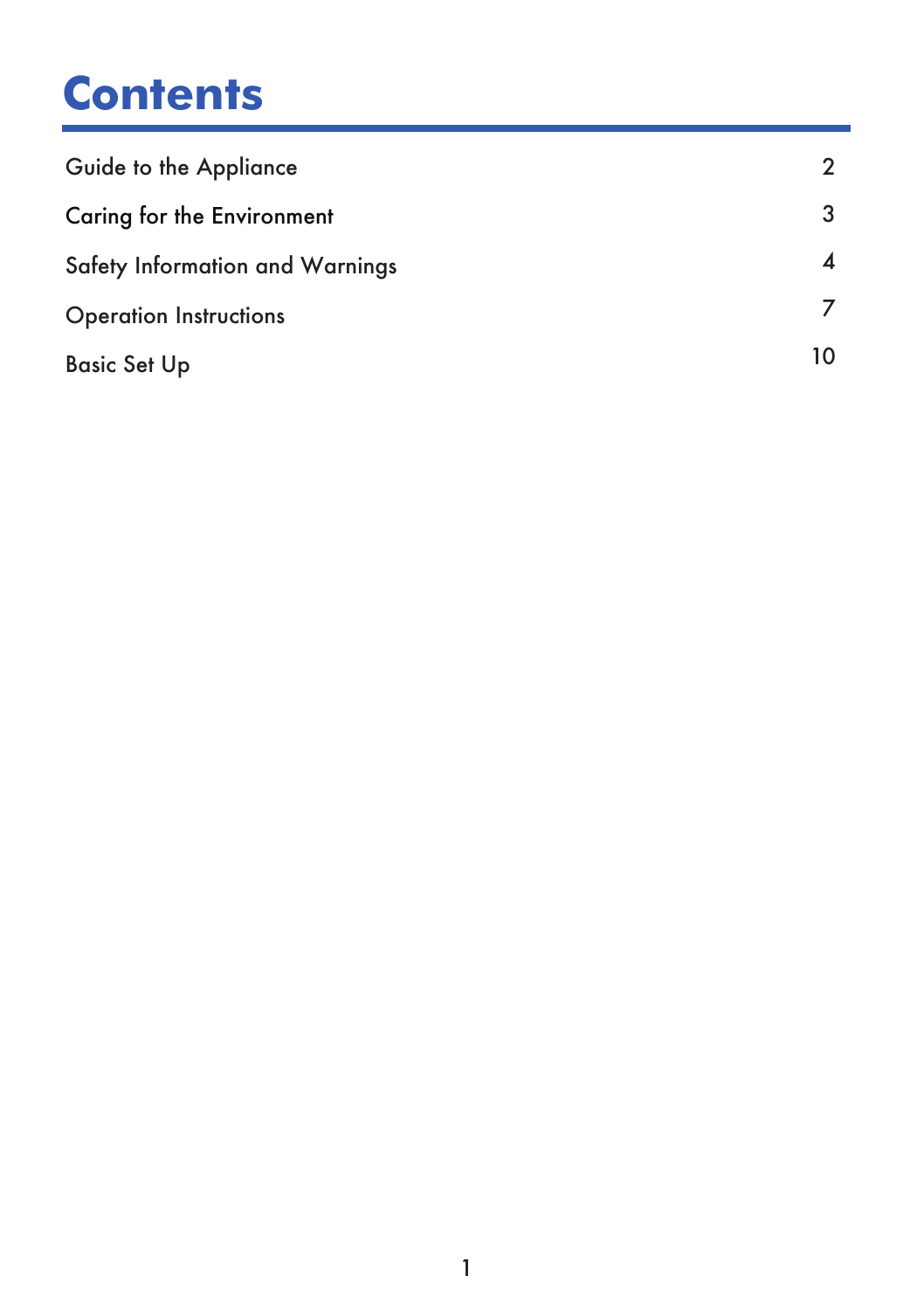# **Guide to the Appliance**

### Location of control

- 1.) LCD DISPLAY
- 2.) POWER/FUNCTION
- 3.) MODE/CLOCK/EQ
- 4.) SKIP-
- 5.) SKIP+
- 6.) STOP
- 7.) PLAY/PAUSE/SLEEP
- 8.) TUNING
- 9.) VOLUME +
- 10.) VOLUME -
- 11.) FM ANTENNA
- 12.) SPEAKER JACK (L/R)
- 13.) AUX IN
- 14.) AC POWER CORD



### Power source

#### AC power

You can power your appliance by plugging the AC power cord at the back of the appliance into a wall AC power outlet. Check that the rated voltage of your appliance matches your local voltage.

NOTE: Due to production improvements, the appliance may differ slightly from the diagram shown. Diagrams in this instruction manual are for reference only.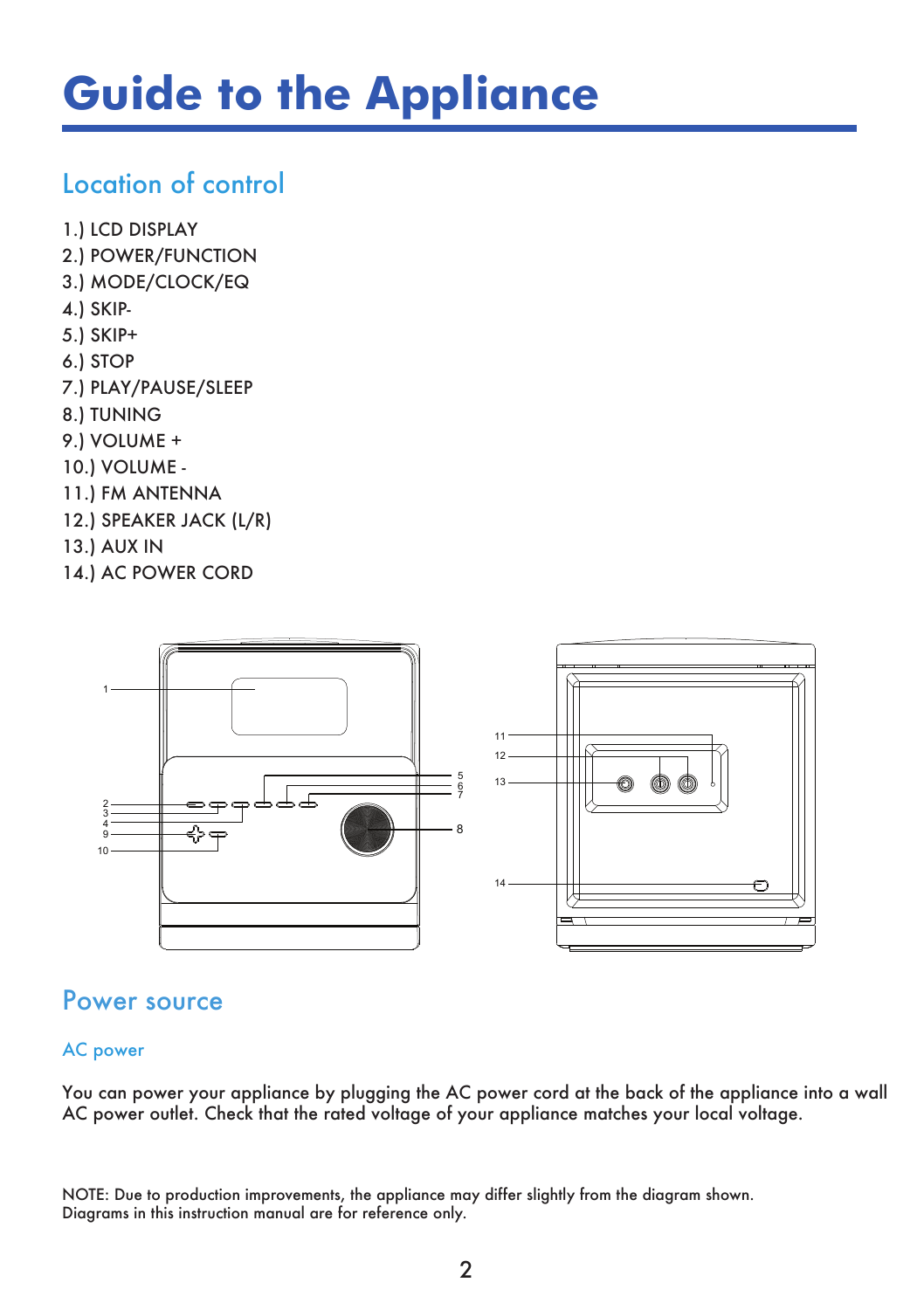# **Caring for the Environment**

#### Responsible disposal of the packaging

The packaging of your appliance has been selected from environmentally friendly materials and can usually be recycled. Please ensure these are disposed of correctly.

Plastic wrapping can be a suffocation hazard for babies and young children, please ensure all packaging materials are out of reach and are safely disposed of. Please ensure they are offered for recycling rather than throwing these materials away.

#### Responsible disposal of the appliance

At the end of its working life, do not throw this appliance out with your household rubbish. An environmentally friendly method of disposal will ensure that valuable raw materials can be recovered and used again.

Electrical and electronic appliances contain materials and substances which, if handled or disposed of incorrectly, could be potentially hazardous on the environment and human health.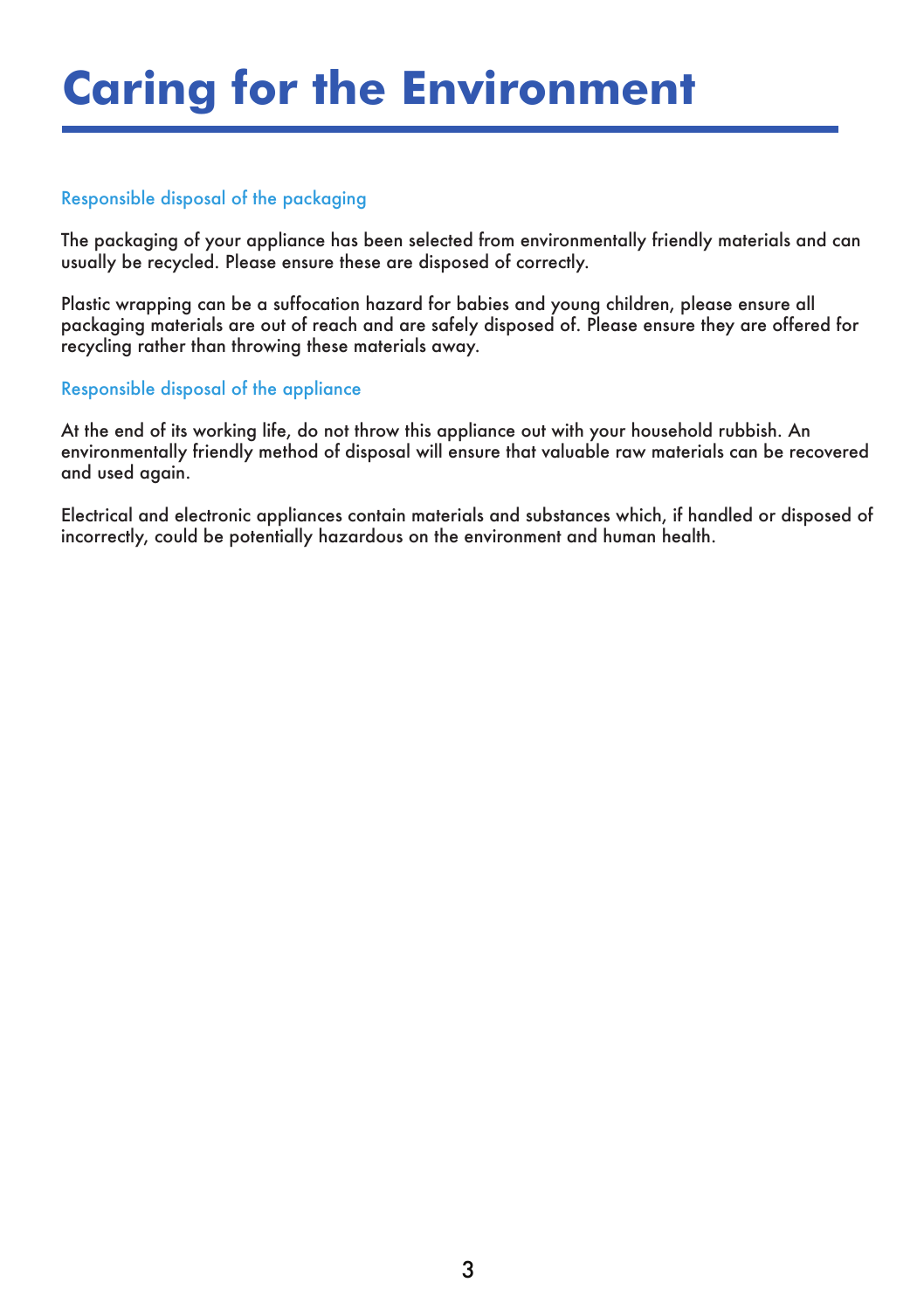# **Safety Information and Warnings**

- 1. WARNING:Please refer the information on exterior bottom enclosure for electrical and safety information before installing or operating the apparatus.
- 2. WARNING:This appliance is for indoor use only. Exposure to liquids or moisture will increase the risk of fire or electric shock. Do not place objects contains liquids on the appliance. If the appliance should inadvertently become wet switch off at the mains socket and remove the plug.
- 3. WARNING: The battery (battery or batteries or battery pack) shall not be exposed to excessive heat such as sunshine, fire or the like.
- 4. WARNING: The mains plug is the disconnect device. It must be readily accessible at all times and not obstructed (i.e. by furniture etc.). To disconnect the appliance from the mains power supply the wall socket must be turned off and the power plug removed.

 $\Delta$  Invisible laser radiation when open and interlocks defeated. Avoid exposure to beam of laser. ì



- 6. Correct Disposal of this product. This marking indicates that this product should not be disposed with other household wastes throughout the EU. To prevent possible harm to the environment or human health from uncontrolled waste disposal, recycle it responsibly to promote the sustainable reuse of material resources. To return your used device, please use the return and collection systems or contact the retailer where the product was purchased. They can take this product for environmental safe recycling.
- 7. No naked flame sources, such as lighted candles, should be placed on the apparatus.
- 8. Attention should be drawn to environmental aspects of battery disposal.
- 9. The rating and marking information are located at the bottom of the unit.
- 10. Excessive sound pressure from earphone and headphones can cause hearing loss.

### **CAUTION**

Danger of explosion if battery is incorrectly replaced. Replace only with the same or equivalent type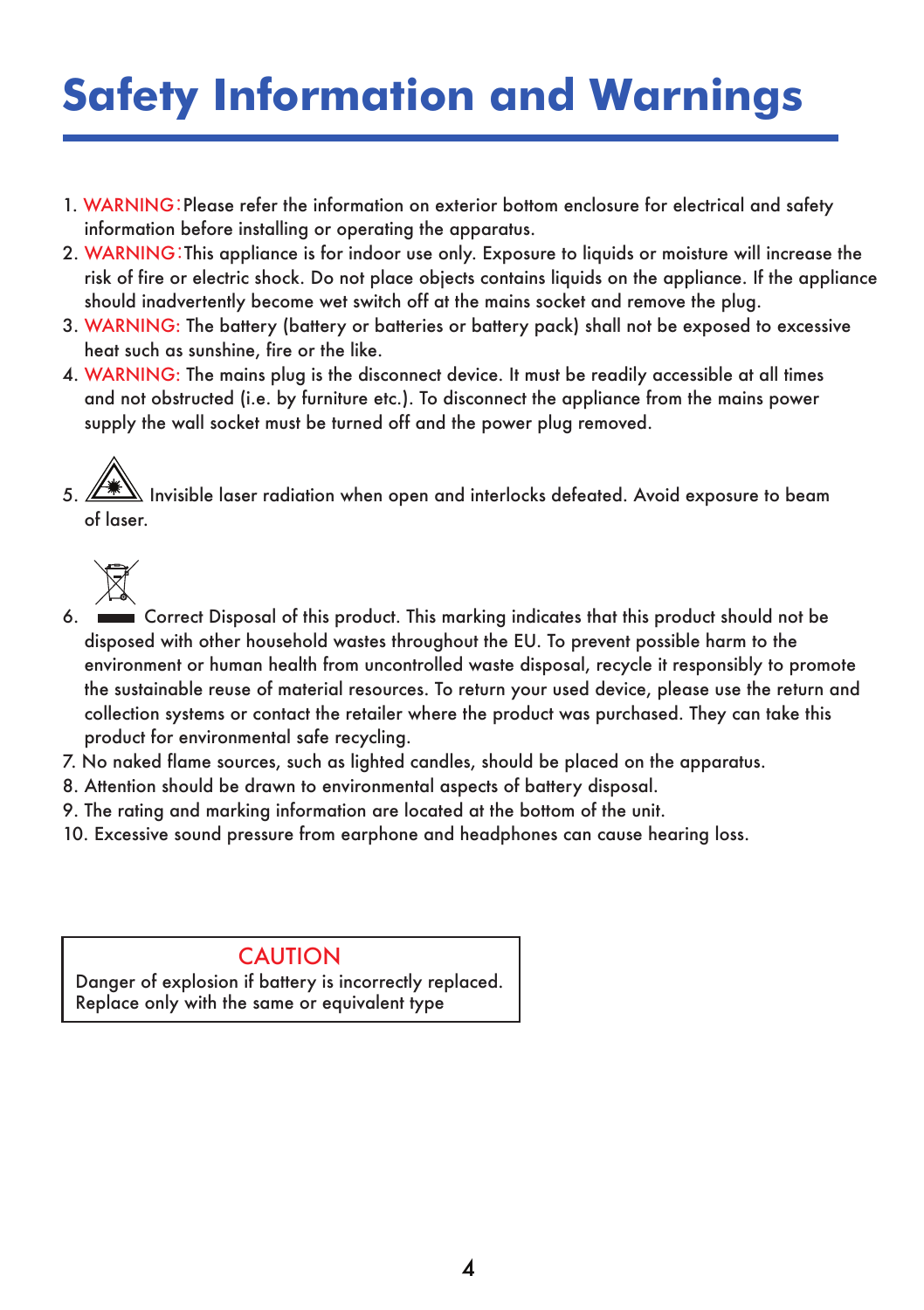# **Safety Information and Warnings**

To prevent fire or shock hazard do not expose this appliance to liquids or moisture.



Lightning flash with arrowhead symbol - within an equilateral triangle, is intended to alert the user to the presence of uninsulated dangerous voltage within the products enclosure that may be of sufficient magnitude to constitude a risk of electric shock to persons.

Exclamation point - within an equilateral triangle, is used to indicate that a specific component shall be replaced only by the component specified in that documentation for safety reason.

The following label has been affixed to the unit, listing the proper procedure for working with the laser beam:

**CLASS 1 LASER PRODUCT KLASS 1 LASER APPARAT LUOKEN 1 LAISERLAITE KLASSE 1 LASER PRODUKT** Class 1 laser product label - This label is attached to the place as illustrated to inform that the apparatus contains a laser component.



WARNING label informing of radiation - This label is placed inside the unit. As shown in the illustration. To warn against further measures on the unit. The equipment contains a laser radiating laser rays according to the limit of laser product of class 1.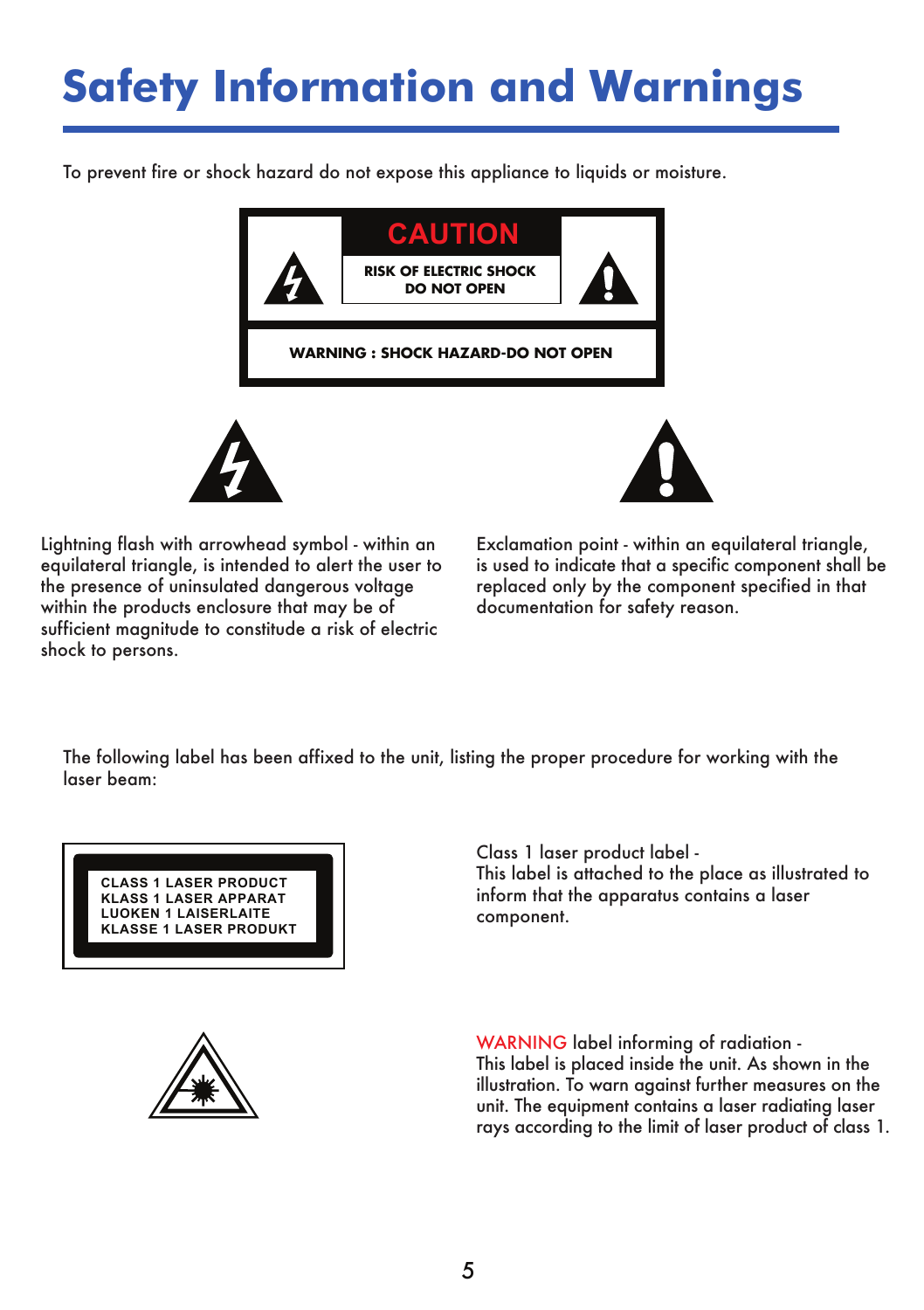# **Safety Information and Warnings**

- 1. READ INSTRUCTIONS All the safety and operating instructions should be read before the appliance is operated.
- 2. RETAIN INSTRUCTIONS The safety and operating instruction should be retained for future reference.
- 3. HEED WARNINGS All warnings on the appliance and in the operating instructions should be adhered to.
- 4. FOLLOW INSTRUCTIONS All operating instructions should be followed.
- 5. WATER AND MOISTURE The appliance should not be used near water, for example, near a bathtub, washbowl, kitchen sink, laundrytub, swimming pool or in a wet basement.
- 6. VENTILATION The appliance should be situated so that its location or position does not interfere with its proper ventilation. Do not place on bed, sofa, rug or similar surface that may block the ventilation openings, in a built-in installation, such as a bookcase or cabinet that may impede the flow of air through the ventilation openings.
- 7. HEAT The appliance should be situated away from heat sources such as radiators, stoves, or other appliances (including amplifiers) that produce heat.
- 8. POWER SOURCE The appliance should be connected to power supply only of the type described in the operating instructions or as marked on the appliance.
- 9. POWER CORD PROTECTION Power supply cords should be routed so that they are not likely to be walked on or pinched by items placed upon or against them.
- 10. POWER LINES An outdoor antenna should be located away from power lines.
- 11. OBJECT and LIQUID ENTRY Care should be taken so that objects do not fall and liquids are not spilled into the enclosure through openings.
- 12. ESD WARNING The display does not function properly or no reaction to operation of any the control may due to the electrostatic discharge. Switch off and unplug the set. Reconnect after a few seconds.
- 13. DAMAGE REQUIRING SERVICE The appliance should be serviced by qualified service personnel when:
	- a. The power-supply cord or plug has been damaged.
	- b. Objects have fallen into, or liquid has been spilled into the appliance enclosure.
	- c. The appliance has been exposed to rain.
	- d. The appliance has been dropped, or the enclosure damaged.
	- e. The appliance does not appear to operate normally.
- 14. SERVICING The user should not attempt to service the appliance beyond that described in the user operating instructions. All other servicing should be referred to qualified service personnel.

#### *Notes:*

- a. Dirty or scratched CD may cause a skipping problem. Clean or replace the CD.
- b. If an error display or malfunction occurs, disconnect the AC cord and remove all the batteries. Then turn the power back on.

#### Before operation

*Notes:* CONCERNING COMPACT DISCS.

Since dirty, damaged or warped discs may damage the appliance, care should be taken of the followings items:

a. Usable compact discs. Use only compact disc with the mark shown below.

b. CD compact disc only with digital audio signals. Safety Information and Warnings

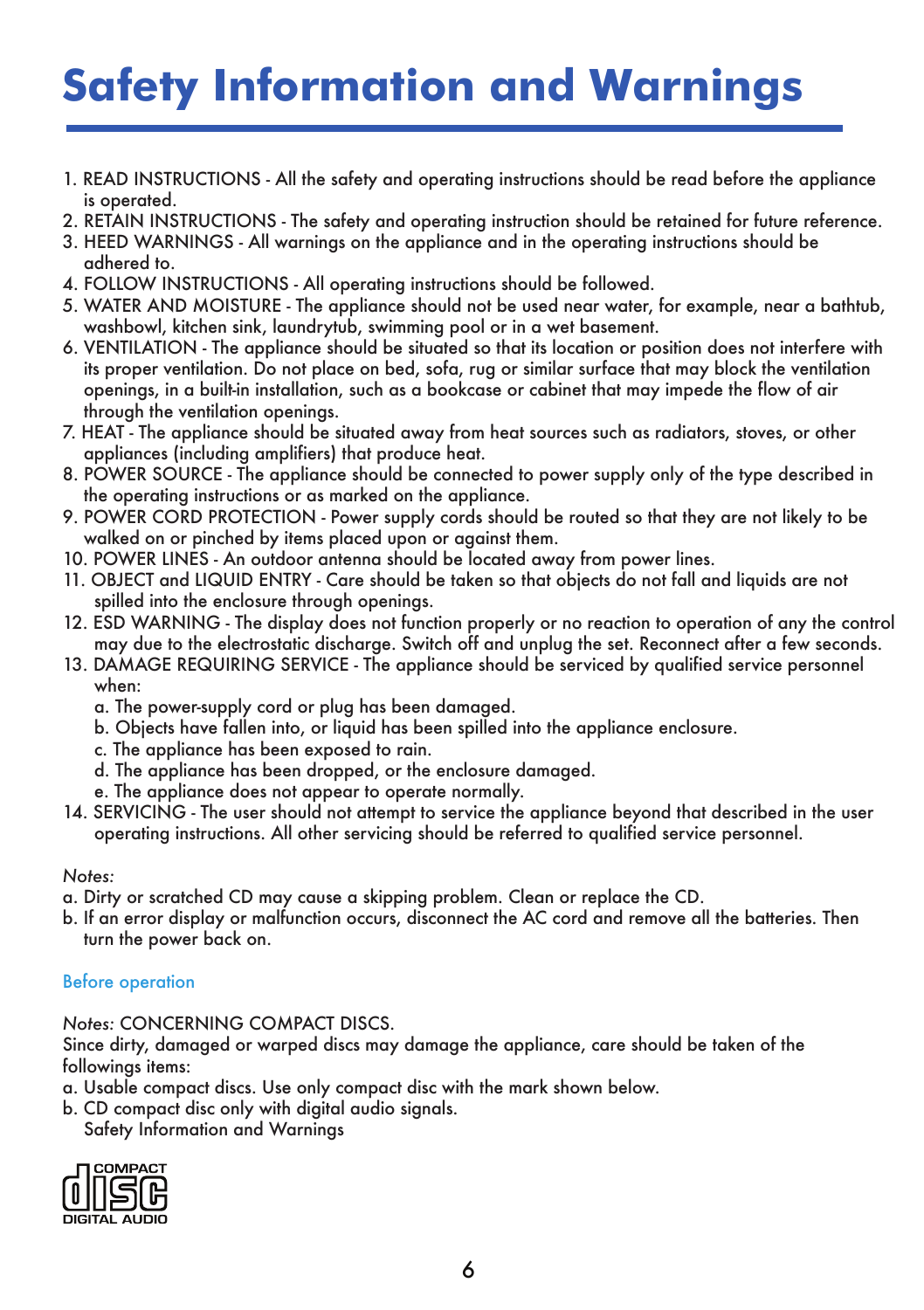# **Operation Instructions**

### Basic function

- 1. In the standby mode, press the "POWER/FUNCTION" button once to switch on the unit.
- 2. Press the "POWER/FUNCTION" button again to switch other mode (Radio FM/ Radio AM/ CD/ AUX-IN).
- 3. Press and hold the "POWER/FUNCTION" 2 seconds to switch off the unit in all modes.

### Radio operation

#### General operation

- 1. Set the "FUNCTION" selector to "FM" or "AM" mode.
- 2. Adjust radio frequency to your desired station by using the "TUNING" control.
- 3. Adjust the desired volume level by pressing "VOLUME+" or "VOLUME-".

#### For better reception

- **FM** This appliance has a FM antenna located at the rear cabinet. This wire is completely unraveled and extended for better reception.
- **AM** This appliance is equipped with a built in directional ferrite AM antenna. Rotate the appliance to get better reception.

#### EQ

Type - ROCK/ JAZZ/POP/CLASSIC/NORMAL Press and hold "EQ" button 2 seconds then choose ROCK. Press and hold "EQ" button 2 seconds again to choose JAZZ or others. Repeat the procedure to choose the correct setting.

#### Sleep

Sleep Type – 90, 80, 70, 60, 50, 40, 30, 20, 10, 0 Press and hold "Sleep" button 2 seconds then display show "SLEEP 90". Press and hold "Sleep" button 2 seconds again, then display show "SLEEP 80". Repeat the procedure to choose the correct setting.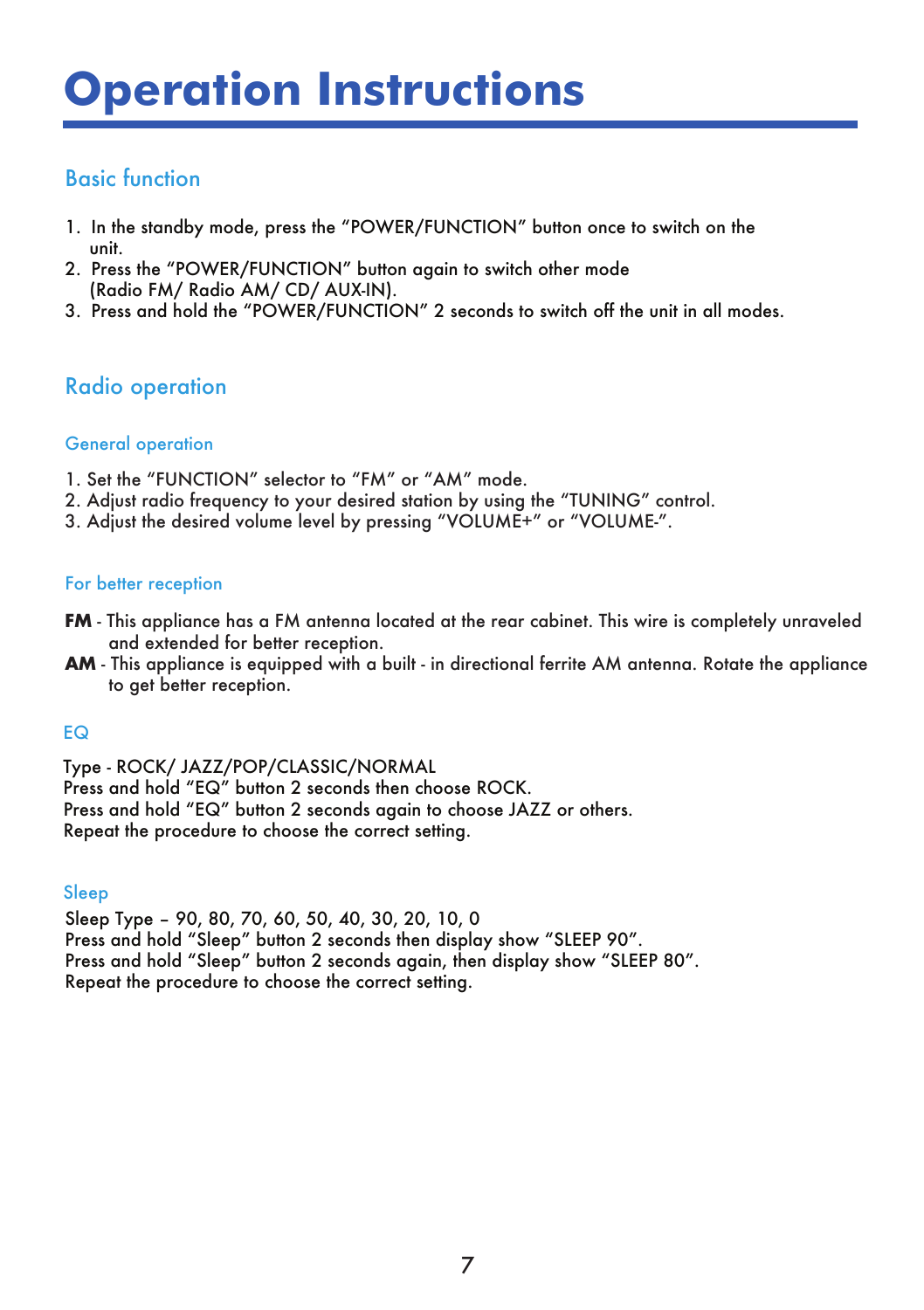# **Operation Instructions**

### CD operation

#### General operation

|                                                       | PLAY / PAUSE | Press to start playing CD disc.<br>Press again to stop playing CD operation temporarily.<br>Press again to resume playback.         |
|-------------------------------------------------------|--------------|-------------------------------------------------------------------------------------------------------------------------------------|
| $SKIP + \rightarrow A$<br>$SKIP$ $\blacktriangleleft$ |              | Press to go to the next track or back to the previous track.<br>Press and hold while playing until you find the point of the sound. |
| <b>STOP</b>                                           |              | Press to stop all CD operation.                                                                                                     |

#### Playback

- 1. Set the "FUNCTION" selector to "CD" mode.
- 2. Open the CD door and place a CD disc with the label up in the CD compartment.
- 3. Close the CD door.
- 4. Focus search is performed if disc is inside. Total number of tracks is read and appears on the display.
- 5. Press the "PLAY / PAUSE" button to start playing CD disc.
- 6. Adjust the "VOLUME" control to the desired level.
- 7. Press the "PLAY / PAUSE" button again when you want to stop playback temporarily.
- 8. Press the "STOP" button when finished.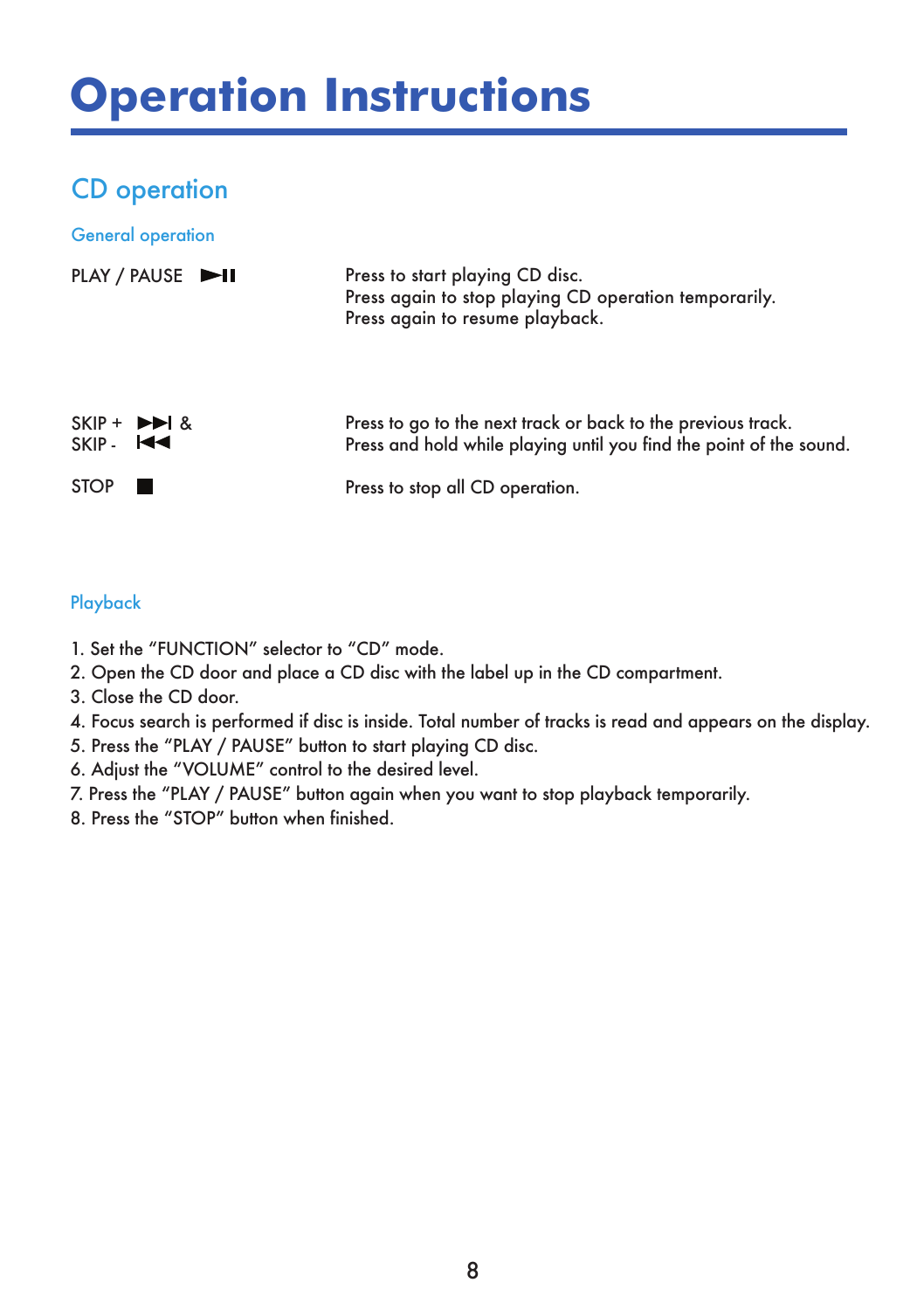### CD operation

#### Program

Up to 20 tracks fo CD disc, can be programmed for disc play in any order.

Be sure to press the "STOP" button before use.

- 1. Press the "MODE" button, the display will show "P01" and flash.
- 2. Select desired track by using the "SKIP +" or "SKIP -" button.
- 3. Press the "MODE" button again to confirm desired track into the program memory.
- 4. Repeat step 2 and 3 to enter additional tracks into the program memory.
- 5. When all the desired tracks have programmed, press the "PLAY / PAUSE" button to play the disc in the order you have programmed.
- 6. Press the "STOP" button twice to terminate programmed playback.

#### Mode

Press the "MODE" button before or during playing CD disc, each press switches the mode function as follows:



- 1 REPEAT 1
- 2 REPEAT ALL
- 3 NORMAL PLAYBACK

#### EQ

Type - ROCK/ JAZZ/POP/CLASSIC/NORMAL Press and hold "EQ" button 2 seconds then choose ROCK. Press and hold "EQ" button 2 seconds again to choose JAZZ or others. Repeat the procedure to choose the correct setting.

#### Sleep

Sleep Type – 90, 80, 70, 60, 50, 40, 30, 20, 10, 0 Press and hold "Sleep" button 2 seconds then display show "SLEEP 90". Press and hold "Sleep" button 2 seconds again, then display show "SLEEP 80". Repeat the procedure to choose the correct setting.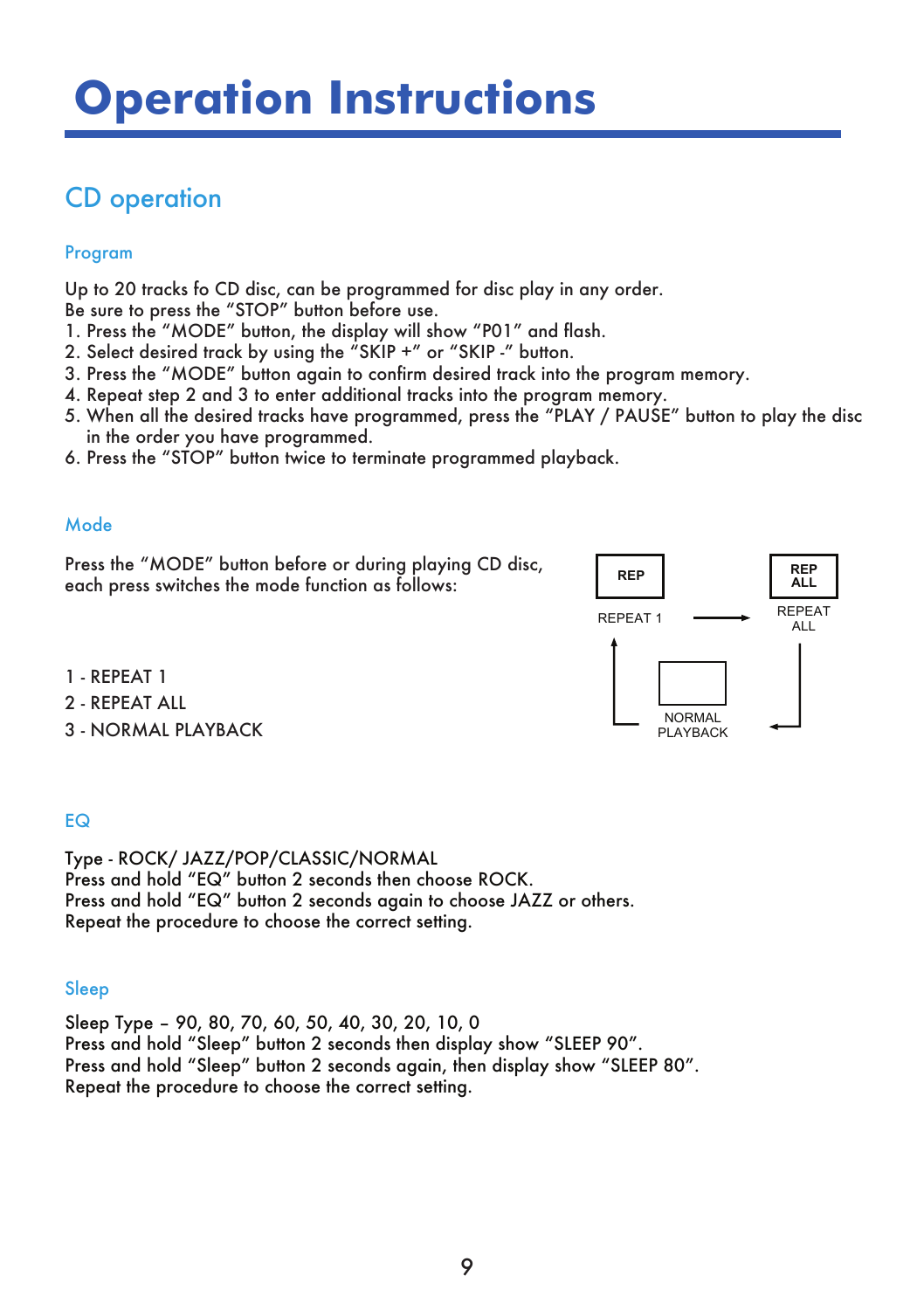## **Basic Set Up**

### Other features

#### Clock setting

- 1. Clock setting only available in standby mode.
- 2. Press and hold the "CLOCK" button around 2 seconds, to enter clocking setting mode.
- 3. Display will show 24H on screen.
- 4. Press "CLOCK" button to enter the hour setting.
- 5. Press "SKIP+" or "SLIP-" to adjust.
- 6. Press "CLOCK" to confirm.
- 7. Repeat step 5&6 for setting minutes.

#### AUX in

- 1. Connect 3.5mm jack cable to this unit and your device.
- 2. Press the "Function" button to select " AUX IN" mode.
- 3. Press "Play" on your device and enjoy.

Remark: 3.5mm Aux in cable isn't included.